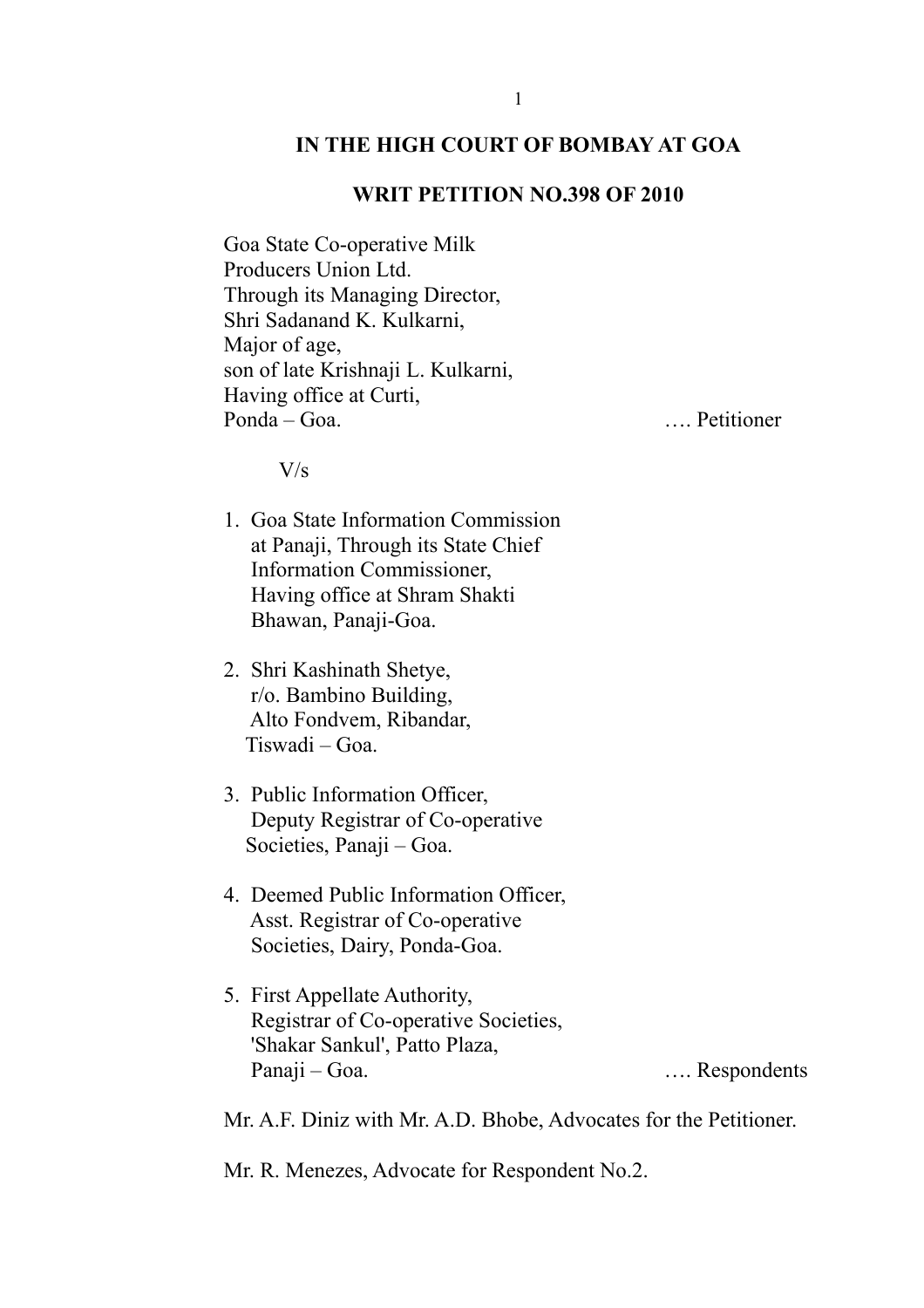# **CORAM : N.A. BRITTO, J. DATE : 24th NOVEMBER, 2010**

### **JUDGMENT :**

Heard. Rule. By consent heard forthwith.

2. In the Second Appeal filed by respondent no.2 under the Right to Information Act, 2005, the Goa State Information Commission at Panaji has given two directions. The first, directing the respondents nos.1  $\&$  2 to furnish the information sought for by the applicant (respondent no2, herein) vide his application dated 13/10/2008. The second, directing the Registrar/Assistant Registrar/respondent no.1 to appoint a Public Information Officer for the petitioner herein i.e. Goa State Co-operative Milk Producers Union Ltd., Curti, Ponda, Goa, in accordance with law.

3. At the time of hearing, Shri Diniz, learned Counsel on behalf of the petitioner, submits that the petitioner is a Co-operative Society and in terms of the Division Bench judgment of this Court reported in 2009 (4) ALL M.R. 873, the provisions of the Right to Information Act, 2005 are not applicable to a Co-operative Society' like the petitioner. Learned Counsel also submits that there is no finding given by the learned State Information Commission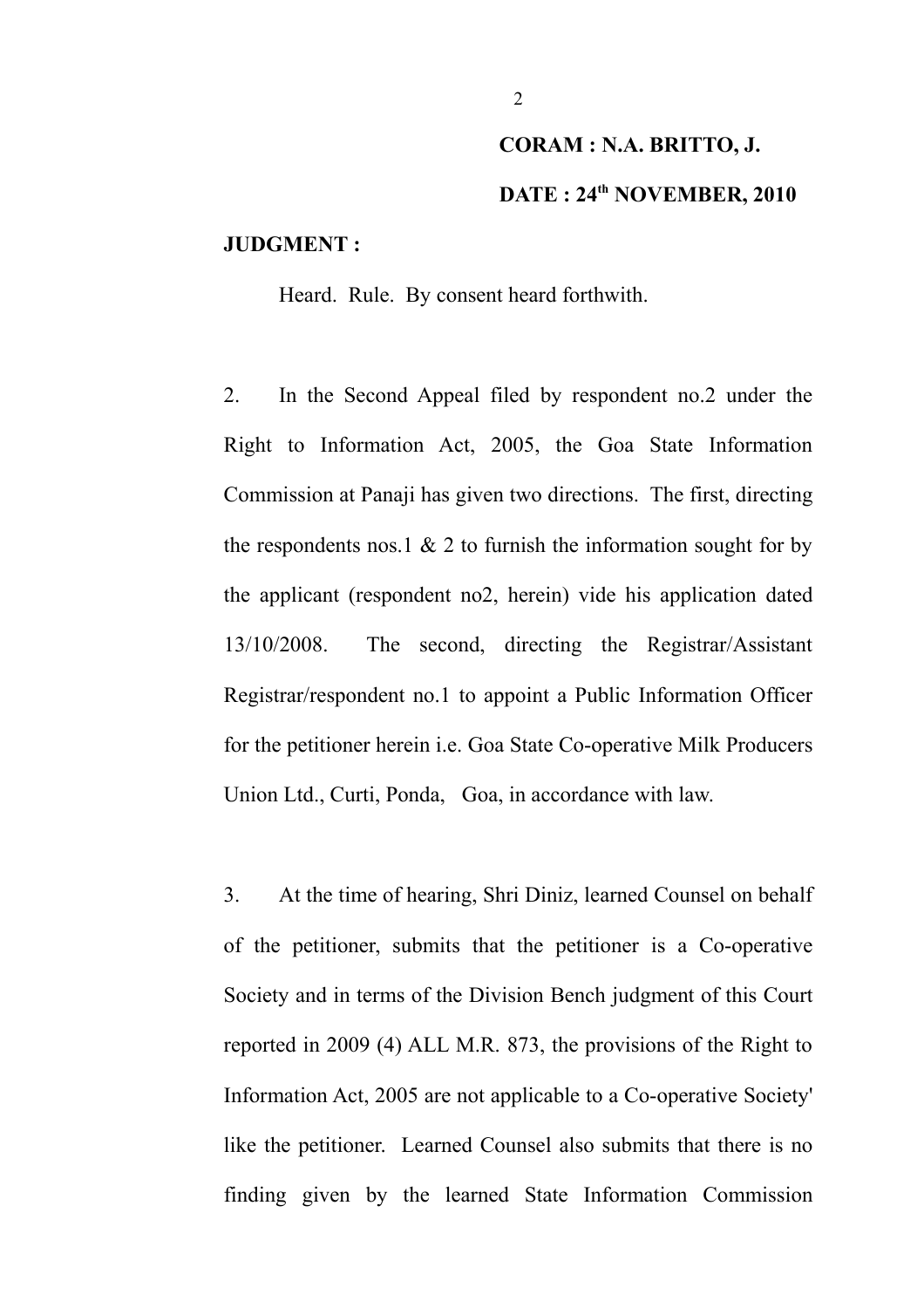whether the petitioner is a public authority within the meaning assigned to it under the said Act. It is also submitted that in case the petitioner is held to be a public authority then it is for such authority to appoint a Public Information Officer in terms of Section 5 of the Act and it is not within the province of respondent no.1 to appoint a Public Information Officer.

4. I entirely agree with the submission made by the learned Counsel on behalf of the petitioner. Without giving a finding whether the petitioner i.e. Goa State Co-operative Milk Producers Union Ltd. was public authority or not within the definition of Section 2(h) of the said Act there was no question of the learned Commission directing the appointment of a Public Information Officer much less a direction to the Registrar/Assistant Registrar to appoint one for the petitioner.

5. In my view therefore, the impugned order deserves to be set aside with the direction to the learned Commission to give a finding whether the provisions of the Act are at all applicable to a Co-operative Society like the petitioner.

6. Shri Menezes, the learned Counsel appearing on behalf of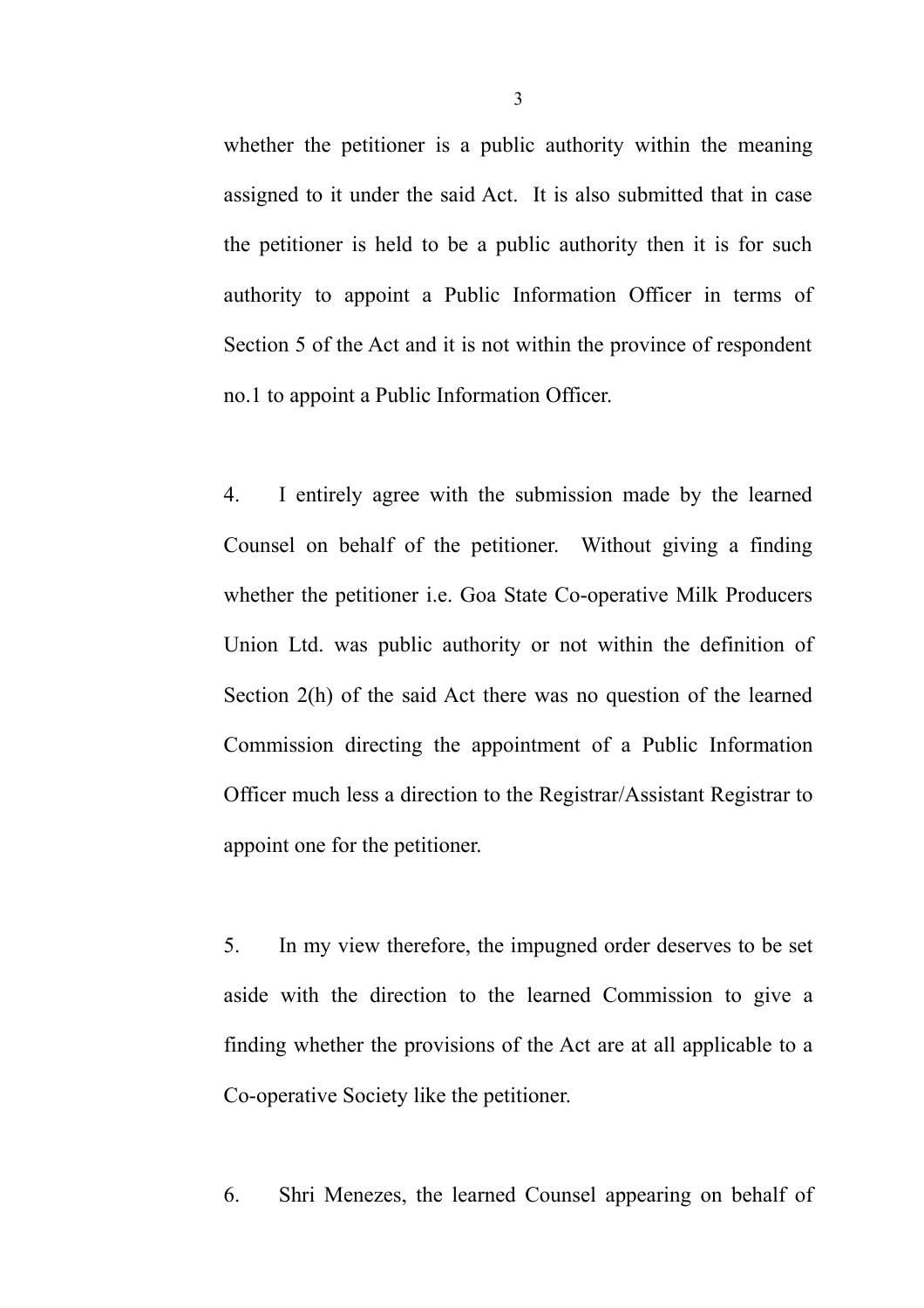the respondent no.2, has submitted that the first direction which requires the respondents nos.1 & 2 to furnish the information need not be disturbed and may be allowed to be retained as it is. I am not inclined to accept this submission, since it is not very clear from the array of the parties before the Commission as to by whom the said direction is to be complied with. In any event since the matter is being remanded for a finding whether the petitioner is a public authority or not within the meaning of a public authority as defined under Section 2(h) of the Act, it is desirable that the entire matter is reconsidered by the Commission afresh. The appellate authorities under the Act will do well in case they give the designation of the concerned P.I.O. or the first appellate authority so that there is no room for doubt as who has to comply with the orders/directions.

7. The respondent no.2 had filed certain documents before this Court to support their case that the petitioner is a public authority. Objection was taken on behalf of the petitioner for the production of the said documents. The learned Commission to allow both the parties to produce such documents which in its opinion would be necessary to decide the controversy in the second appeal.